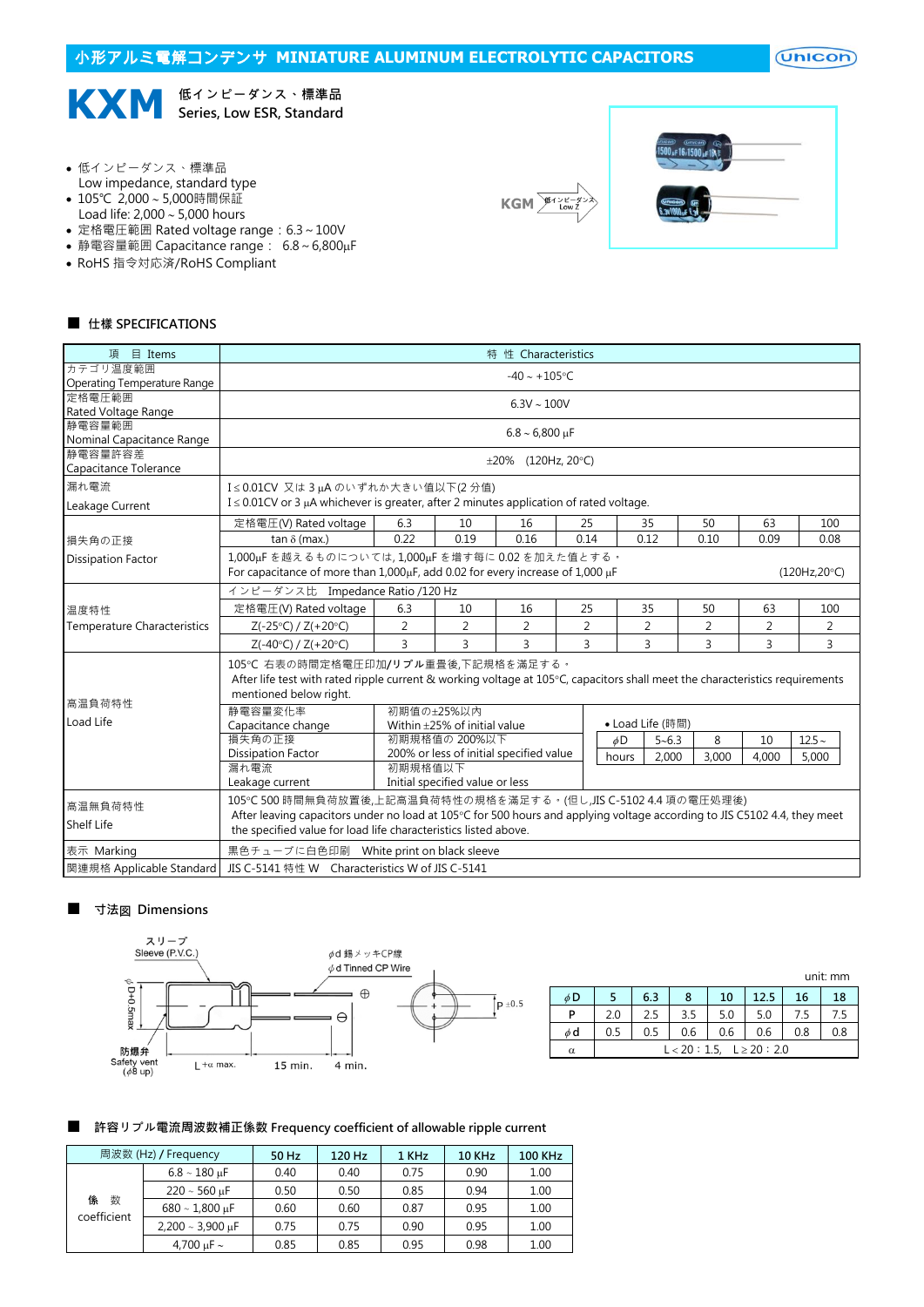(Unicon)

### ■ 品名コード体系 Part Numbering (例 example: 35V 470 µF)



#### ■ 寸法図 Standard Products Table

|              |     |                     |                                      |                 |                                              |                     |                                      |                                              | Unit: mm       |
|--------------|-----|---------------------|--------------------------------------|-----------------|----------------------------------------------|---------------------|--------------------------------------|----------------------------------------------|----------------|
| WV. (Code)   |     |                     | 6.3(0)                               |                 |                                              |                     |                                      |                                              |                |
| Item         |     | サイズ<br>Size (D x L) | インピーダンス<br>Impedance ( $\Omega$ max) |                 | 許容リプル電流<br><b>Ripple Current</b><br>(mA rms) | サイズ<br>Size (D x L) | インピーダンス<br>Impedance ( $\Omega$ max) | 許容リプル雷流<br><b>Ripple Current</b><br>(mA rms) |                |
| $Cap(\mu F)$ |     |                     | 20°C/100KHz                          | $-10$ °C/100KHz | 105°C / 100KHz                               |                     | 20°C/100KHz                          | $-10^{\circ}$ C/100KHz                       | 105°C / 100KHz |
| 100          | 101 |                     |                                      |                 |                                              | $5 \times 11$       | 0.30                                 | 1.00                                         | 250            |
| 150          | 151 | $5 \times 11$       | 0.30                                 | 1.0             | 250                                          |                     |                                      |                                              |                |
| 220          | 221 |                     |                                      |                 |                                              | $6.3 \times 11$     | 0.13                                 | 0.41                                         | 405            |
| 330          | 331 | $6.3 \times 11$     | 0.13                                 | 0.41            | 405                                          |                     |                                      |                                              |                |
| 470          | 471 |                     |                                      |                 |                                              | $8 \times 11.5$     | 0.072                                | 0.22                                         | 760            |
| 560          | 561 | 8 x 11.5            | 0.072                                | 0.22            | 760                                          |                     |                                      |                                              |                |
| 680          | 681 |                     |                                      |                 |                                              | $8 \times 15$       | 0.056                                | 0.17                                         | 995            |
|              |     |                     |                                      |                 |                                              | $10 \times 12.5$    | 0.053                                | 0.16                                         | 1030           |
| 820          | 821 | $8 \times 15$       | 0.056                                | 0.17            | 995                                          |                     |                                      |                                              |                |
| 1000         | 102 | $10 \times 12.5$    | 0.053                                | 0.16            | 1030                                         | $8 \times 20$       | 0.041                                | 0.13                                         | 1250           |
|              |     |                     |                                      |                 |                                              | 10 x 16             | 0.038                                | 0.12                                         | 1430           |
| 1200         |     | $8 \times 20$       | 0.041                                | 0.13            | 1250                                         | $10 \times 20$      | 0.023                                | 0.069                                        | 1820           |
|              | 122 | $10 \times 16$      | 0.038                                | 0.12            | 1430                                         |                     |                                      |                                              |                |
| 1500         | 152 | $10 \times 20$      | 0.023                                | 0.069           | 1820                                         | $10 \times 25$      | 0.022                                | 0.066                                        | 2150           |
| 2200         | 222 | $10 \times 25$      | 0.022                                | 0.066           | 2150                                         | $12.5 \times 20$    | 0.021                                | 0.053                                        | 2360           |
| 3300         | 332 | $12.5 \times 20$    | 0.021                                | 0.053           | 2360                                         | $12.5 \times 25$    | 0.018                                | 0.045                                        | 2770           |
|              |     | $12.5 \times 25$    | 0.018                                | 0.045           | 2770                                         | $12.5 \times 30$    | 0.016                                | 0.041                                        | 3290           |
| 3900         | 392 |                     |                                      |                 |                                              | 16 x 20             | 0.018                                | 0.045                                        | 3140           |
| 4700         | 472 | $12.5 \times 30$    | 0.016                                | 0.041           | 3290                                         | $12.5 \times 35$    | 0.015                                | 0.039                                        | 3400           |
|              |     | $12.5 \times 35$    | 0.015                                | 0.039           | 3400                                         | 16 x 25             | 0.016                                | 0.043                                        | 3460           |
| 5600         | 562 | 16 x 20             | 0.018                                | 0.045           | 3140                                         |                     |                                      |                                              |                |
| 6800         | 682 | 16 x 25             | 0.016                                | 0.043           | 3460                                         |                     |                                      |                                              |                |

| WV. (Code)    |     |                     | 16(1C)                               |                 |                                              |                            | 25(1E)                               |                                              |                |
|---------------|-----|---------------------|--------------------------------------|-----------------|----------------------------------------------|----------------------------|--------------------------------------|----------------------------------------------|----------------|
| Item          |     | サイズ<br>Size (D x L) | インピーダンス<br>Impedance ( $\Omega$ max) |                 | 許容リプル電流<br><b>Ripple Current</b><br>(mA rms) | サイズ<br>Size $(D \times L)$ | インピーダンス<br>Impedance ( $\Omega$ max) | 許容リプル雷流<br><b>Ripple Current</b><br>(mA rms) |                |
| Cap $(\mu F)$ |     |                     | 20°C/100KHz                          | $-10$ °C/100KHz | 105°C / 100KHz                               |                            | 20°C/100KHz                          | $-10\degree$ C/100KHz                        | 105°C / 100KHz |
| 47            | 470 |                     |                                      |                 |                                              | $5 \times 11$              | 0.30                                 | 1.00                                         | 250            |
| 56            | 560 | $5 \times 11$       | 0.30                                 | 1.00            | 250                                          |                            |                                      |                                              |                |
| 100           | 101 |                     |                                      |                 |                                              | $6.3 \times 11$            | 0.13                                 | 0.41                                         | 405            |
| 120           | 121 | $6.3 \times 11$     | 0.13                                 | 0.41            | 405                                          |                            |                                      |                                              |                |
| 220           | 221 |                     |                                      |                 |                                              | $8 \times 11.5$            | 0.072                                | 0.22                                         | 760            |
|               |     | $8 \times 11.5$     | 0.072                                | 0.22            | 760                                          | $8 \times 16$              | 0.056                                | 0.17                                         | 995            |
| 330           | 331 |                     |                                      |                 |                                              | 10 x 12.5                  | 0.053                                | 0.16                                         | 1030           |
| 470           | 471 | $8 \times 15$       | 0.056                                | 0.17            | 995                                          | $8 \times 20$              | 0.041                                | 0.13                                         | 1250           |
|               |     | 10 x 12.5           | 0.053                                | 0.16            | 1030                                         | $10 \times 16$             | 0.038                                | 0.12                                         | 1430           |
|               |     | $8 \times 20$       | 0.041                                | 0.13            | 1250                                         | 10 x 20                    | 0.023                                | 0.069                                        | 1820           |
| 680           | 681 | $10 \times 16$      | 0.038                                | 0.12            | 1430                                         |                            |                                      |                                              |                |
| 820           | 821 |                     |                                      |                 |                                              | 10 x 25                    | 0.022                                | 0.066                                        | 2150           |
| 1000          | 102 | $10 \times 20$      | 0.023                                | 0.069           | 1820                                         | $12.5 \times 20$           | 0.021                                | 0.053                                        | 2360           |
| 1200          | 122 | $10 \times 25$      | 0.022                                | 0.066           | 2150                                         | $18 \times 16$             |                                      |                                              |                |
| 1500          | 152 | $12.5 \times 20$    | 0.021                                | 0.053           | 2360                                         | $12.5 \times 25$           | 0.018                                | 0.045                                        | 2770           |
| 1800          | 182 |                     |                                      |                 |                                              | $12.5 \times 30$           | 0.016                                | .0.041                                       | 3290           |
| 2200          | 222 | $12.5 \times 25$    | 0.018                                | 0.045           | 2770                                         | $12.5 \times 35$           | 0.015                                | 0.039                                        | 3400           |
|               |     | $12.5 \times 30$    | 0.016                                | .0.041          | 3290                                         | 16 x 25                    | 0.016                                | 0.043                                        | 3460           |
| 2700          | 272 | $16 \times 20$      | 0.018                                | 0.045           | 3140                                         |                            |                                      |                                              |                |
| 3300          | 332 | $12.5 \times 35$    | 0.015                                | 0.039           | 3400                                         |                            |                                      |                                              |                |
| 3900          | 392 | 16 x 25             | 0.016                                | 0.043           | 3460                                         |                            |                                      |                                              |                |